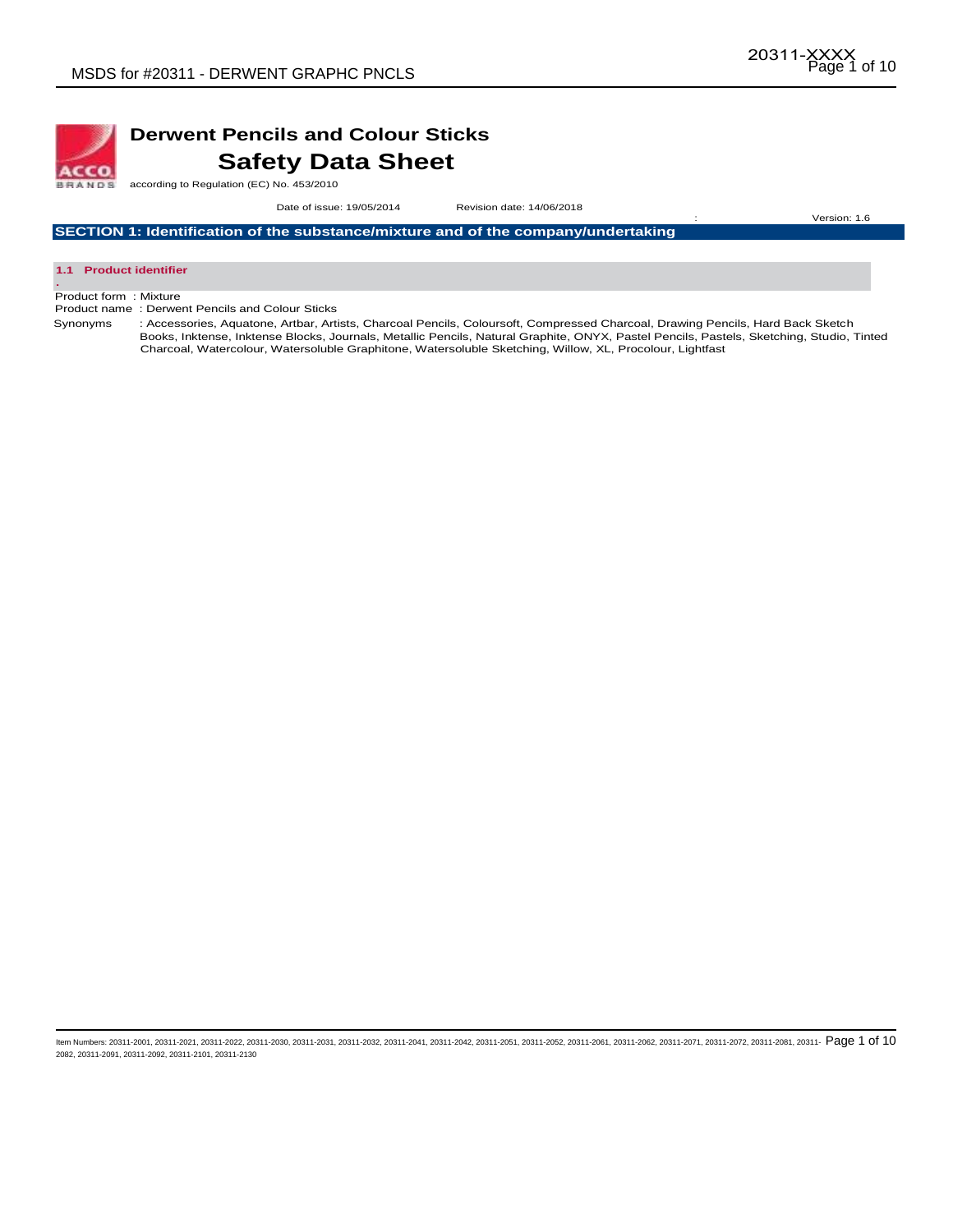

according to Regulation (EC) No. 453/2010

Product code : 0700049, 0700050, 0700051, 0700052, 0700053, 0700054, 0700055, 0700077, 0700078, 0700101, 0700108, 0700111, 0700114, 0700120, 0700122, 0700125, 0700129, 0700133, 0700135, 0700136, 0700138, 0700143, 0700146, 0700148, 0700149, 0700150, 0700154, 0700156, 0700158, 0700163, 0700165, 0700167, 0700172, 0700173, 0700174, 0700211, 0700212, 0700229, 0700230, 0700231, 0700232, 0700233, 0700234, 0700253, 0700254, 0700255, 0700256, 0700257, 0700258, 0700259, 0700260, 0700267, 0700269, 0700284, 0700286, 0700300, 0700301, 0700302, 0700303, 0700304, 0700307, 0700434, 0700449, 0700456, 0700473, 0700476, 0700481, 0700482, 0700528, 0700624, 0700643, 0700644, 0700659, 0700660, 0700662, 0700663, 0700664, 0700665, 0700666, 0700667, 0700671, 0700672, 0700674, 0700675, 0700676, 0700677, 0700678, 0700679, 0700680, 0700681, 0700682, 0700683, 0700684, 0700685, 0700686, 0700687, 0700688, 0700689, 0700690, 0700691, 0700758, 0700759, 0700802, 0700803, 0700821, 0700822, 0700830, 0700836, 0700837, 0700838, 0700862, 0700866, 0700885, 0700903, 0700904, 0700905, 0700906, 0700907, 0700908, 0700909, 0700910, 0700911, 0700912, 0700913, 0700914, 0700915, 0700916, 0700917, 0700918, 0700919, 0700920, 0700921, 0700922, 0700923, 0700924, 0700925, 0700926, 0700927, 0700928, 0700929, 0700930, 0700953, 0700954, 0700955, 0700956, 0700957, 0700958, 0700959, 0700960, 0700961, 0700962, 0700963, 0700964, 0700965, 0700966, 0700967, 0700968, 0700969, 0700970, 0700971, 0700972, 0700973, 0700974, 0700975, 0700976, 0700977, 0700978, 0700979, 0700980, 0700981, 0700982, 0700983, 0700984, 0700985, 0700986, 0700987, 0700988, 0700989, 0700990, 0700991, 0700992, 0700993, 0700994, 0700995, 0700996, 0700997, 0700998, 0700999, 0701000, 0701001, 0701002, 0701003, 0701004, 0701005, 0701006, 0701007, 0701008, 0701009, 0701010, 0701011, 0701012, 0701013, 0701014, 0701015, 0701016, 0701017, 0701018, 0701019, 0701020, 0701021, 0701022, 0701023, 0701024, 0701025, 0701026, 0701027, 0701028, 0701029, 0701030, 0701031, 0701035, 0701039, 0701070, 0701071, 0701089, 2101403, 2101404, 2102174, 2102175, 2102176, 2102177, 2102178, 2102179, 2300023, 2300037, 2300038, 2300039, 2300040, 2300046, 2300077, 2300078, 2300079, 2300080, 2300081, 2300083, 2300086, 2300087, 2300088, 2300089, 2300090, 2300091, 2300123, 2300123A, 2300124, 2300138, 2300139, 2300140, 2300141, 2300142, 2300143, 2300147, 2300151, 2300152, 2300153, 2300154, 2300155, 2300161, 2300172, 2300173, 2300174, 2300179, 2300185, 2300217, 2300219, 2300225, 2300226, 2300230, 2300231, 2300232, 2300233, 2300234, 2300235, 2300236, 2300237, 2300238, 2300239, 2300240, 2300241, 2300242, 2300243, 2300244, 2300245, 2300246, 2300247, 2300248, 2300249, 2300250, 2300251, 2300252, 2300253, 2300254, 2300255, 2300256, 2300257, 2300258, 2300259, 2300260, 2300261, 2300262, 2300263, 2300264, 2300265, 2300266, 2300267, 2300268, 2300269, 2300270, 2300271, 2300272, 2300273, 2300274, 2300275, 2300276, 2300277, 2300278, 2300279, 2300280, 2300281, 2300282, 2300283, 2300284, 2300285, 2300286, 2300287, 2300288, 2300289, 2300290, 2300291, 2300292, 2300293, 2300294, 2300295, 2300296, 2300297, 2300298, 2300299, 2300300, 2300301, 2300303, 2300304, 2300305, 2300306, 2300307, 2300308, 2300309, 2300310, 2300311, 2300312, 2300313, 2300314, 2300315, 2300316, 2300317, 2300318, 2300319, 2300320, 2300321, 2300322, 2300323, 2300324, 2300325, 2300326, 2300327, 2300328, 2300329, 2300330, 2300331, 2300332, 2300333, 2300334, 2300335, 2300336, 2300337, 2300338, 2300339, 2300340, 2300343, 2300352, 2300355, 2300357, 2300365, 2300366, 2300367, 2300368, 2300369, 2300370, 2300371, 2300372, 2300373, 2300374, 2300375, 2300376, 2300377, 2300379, 2300381, 2300382, 2300386, 2300406, 2300411, 2300412, 2300418, 2300419, 2300420, 2300421, 2300422, 2300423, 2300424, 2300425, 2300426, 2300427, 2300428, 2300429, 2300430, 2300431, 2300432, 2300433, 2300434, 2300435, 2300436, 2300437, 2300438, 2300439, 2300440, 2300441, 2300442, 2300443, 2300448, 2300449, 2300450, 2300451, 2300452, 2300454, 2300456, 2300457, 2300467, 2300468, 2300469, 2300470, 2300506, 2300541, 2300544, 2300561, 2300563, 2300575, 2300580, 2300582, 2300587, 2300588, 2300589, 2300590, 2300591, 2300592, 2300593, 2300594, 2300595, 2300596, 2300597, 2300598, 2300599, 2300600, 2300601, 2300602, 2300603, 2300604, 2300605, 2300606, 2300607, 2300608, 2300609, 2300610, 2300611, 2300612, 2300613, 2300614, 2300615, 2300616, 2300617, 2300618, 2300619, 2300620, 2300621, 2300622, 2300623, 2300624, 2300625, 2300626, 2300627, 2300628, 2300629, 2300630, 2300631, 2300632, 2300633, 2300634, 2300635, 2300636, 2300637, 2300638, 2300639, 2300640, 2300641, 2300642, 2300643, 2300644, 2300645, 2300646, 2300647, 2300648, 2300649, 2300650, 2300651, 2300652, 2300653, 2300654, 2300655, 2300656, 2300657, 2300658, 2300659, 2300660, 2300661, 2300662, 2300663, 2300664, 2300665, 2300666, 2300667, 2300671, 2300672, 2300675, 2300678, 2300679, 2300680, 2300681, 2300682, 2300683, 2300685, 2300686, 2300687, 2300688, 2301597, 2301598, 2301607, 2301608, 2301610, 2301611, 2301650, 2301660,

|                                                                                                    | 16/06/2015 | EN (English) | 1/7  | www.acco.co.uk |
|----------------------------------------------------------------------------------------------------|------------|--------------|------|----------------|
| 2301665, 2301666, 2301667, 2301668, 2301669, 2301670, 2301671, 2301672, 2301673, 2301674, 2301675, |            |              |      |                |
|                                                                                                    | 16/06/2015 | EN (English) | 2/10 | www.acco.co.uk |
|                                                                                                    |            |              |      |                |

ltem Numbers: 20311-2001, 20311-2021, 20311-2022, 20311-2030, 20311-2031, 20311-2032, 20311-2041, 20311-2043, 20311-2051, 20311-2062, 20311-2061, 20311-2061, 20311-2062, 20311-2072, 20311-2072, 20311-2081, 20311-2072, 2031 2082, 20311-2091, 20311-2092, 20311-2101, 20311-2130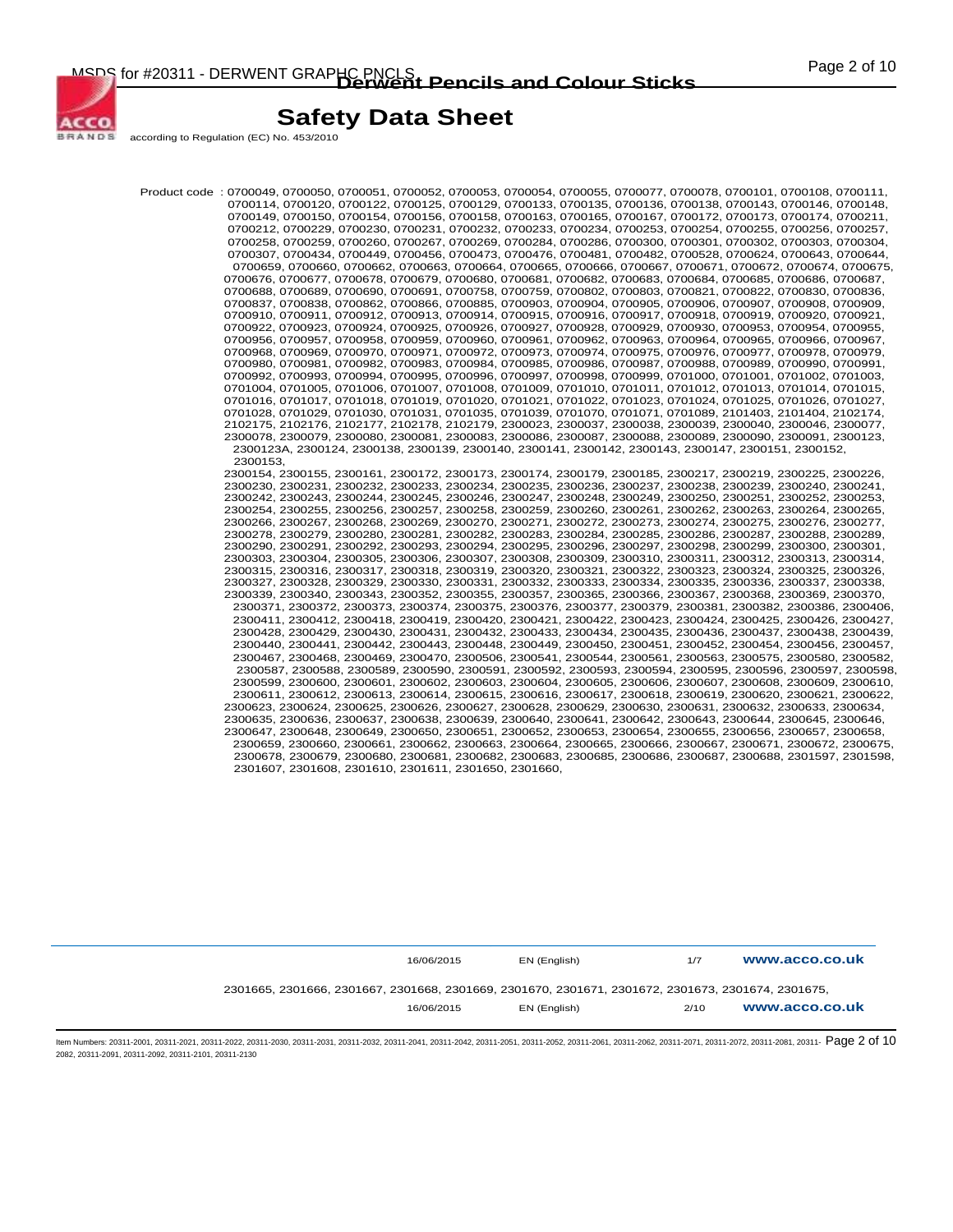

according to Regulation (EC) No. 453/2010

ACCO **BRANDS** 

> 2301676, 2301677, 2301678, 2301679, 2301680, 2301681, 2301682, 2301683, 2301684, 2301685, 2301688, 2301689, 2301690, 2301691, 2301698, 2301699, 2301700, 2301711, 2301712, 2301735, 2301756, 2301757, 2301758, 2301760, 2301760A, 2301774, 2301842, 2301843, 2301844, 2301852, 2301853, 2301854, 2301855, 2301856, 2301857, 2301858, 2301859, 2301860, 2301861, 2301862, 2301863, 2301864, 2301865, 2301866, 2301867, 2301868, 2301869, 2301870, 2301871, 2301872, 2301873, 2301874, 2301875, 2301876, 2301877, 2301878, 2301879, 2301880, 2301881, 2301882, 2301883, 2301884, 2301885, 2301886, 2301887, 2301888, 2301889, 2301890, 2301891, 2301892, 2301893, 2301894, 2301895, 2301896, 2301897, 2301898, 2301899, 2301902, 2301915, 2301917, 2301919, 2301920, 2301930, 2301931, 2301932, 2301933, 2301934, 2301936, 2301937, 2301938, 2301940, 2301941, 2301942, 2301944, 2301945, 2301946, 2301947, 2301952, 2301953, 2301954, 2301955, 2301958, 2301962, 2301963, 2301964, 2301965, 2301966, 2301969, 2301970, 2301971, 2301972, 2301974, 2301975, 2301976, 2301977, 2301978, 2301979, 2301980, 2301981, 2301982, 2301984, 2301985, 2301990, 2301991, 2301995, 2301996, 2302000, 2302001, 2302003, 2302004, 2302009, 2302010, 2302011, 2302012, 2302013, 2302014, 2302015, 2302016, 2302017, 2302018, 2302019, 2302020, 2302021, 2302022, 2302023, 2302024, 2302025, 2302026, 2302028, 2302029, 2302030, 2302031, 2302032, 2302033, 2302034, 2302035, 2302036, 2302037, 2302038, 2302039, 2302040, 2302041, 2302042, 2302043, 2302044, 2302045, 2302046, 2302047, 2302048, 2302049, 2302050, 2302051, 2302052, 2302053, 2302054, 2302055, 2302056, 2302057, 2302058, 2302059, 2302060, 2302061, 2302062, 2302063, 2302064, 2302065, 2302066, 2302067, 2302068, 2302069, 2302070, 2302071, 2302072, 2302073, 2302074, 2302075, 2302076, 2302077, 2302078, 2302079, 2302080, 2302081, 2302082, 2302083, 2302084, 2302093, 2302100, 2302101, 2302102, 2302104, 2302107, 2302108, 2302109, 2302110, 2302111, 2302112, 2302113, 2302114, 2302115, 2302116, 2302117, 2302118, 2302120, 2302123, 2302124, 2302125, 2302126, 2302127, 2302140, 2302141, 2302143, 2302147, 2302148, 2302149, 2302151, 2302152, 2302153, 2302154, 2302155, 2302156, 2302157, 2302167, 2302169, 2302170, 2302172, 2302173, 2302174, 2302175, 2302177, 2302178, 2302179, 2302180, 2302181, 2302182, 2302183, 2302184, 2302185, 2302186, 2302187, 2302188, 2302189, 2302193, 2302266, 2302283, 2302284, 2302288, 2302289, 2302290, 3200000, 3200100, 3200200, 3200300, 3200400, 3200410, 3200500, 3200510, 3200600, 3200700, 3200800, 3200900, 3201000, 3201100, 3201200, 3201300, 3201400, 3201410, 3201500, 3201600, 3201610, 3201620, 3201630, 3201700, 3201800, 3201810, 3201900, 3201910, 3202000, 3202100, 3202110, 3202120, 3202200, 3202210, 3202220, 3202300, 3202400, 3202410, 3202500, 3202600, 3202700, 3202800, 3202810, 3202820, 3202830, 3202840, 3202900, 3203000, 3203100, 3203200, 3203300, 3203400, 3203500, 3203600, 3203610, 3203620, 3203700, 3203710, 3203800, 3203900, 3204000, 3204100, 3204110, 3204120, 3204130, 3204140, 3204150, 3204200, 3204300, 3204400, 3204500, 3204600, 3204700, 3204800, 3204900, 3205000, 3205010, 3205100, 3205110, 3205120, 3205130, 3205140, 3205150, 3205160, 3205200, 3205300, 3205310, 3205400, 3205500, 3205600, 3205700, 3205710, 3205720, 3205800, 3205900, 3206000, 3206100, 3206200, 3206300, 3206400, 3206410, 3206420, 3206430, 3206440, 3206450, 3206460, 3206470, 3206480, 3206490, 3206500, 3206600, 3206610, 3206700, 3206800, 3206900, 3206910, 3207000, 3207100, 3207110, 3207200, 32089, 32092, 32093, 32096, 32097, 32098, 32101, 32102, 32103, 32104, 32105, 32106, 32107, 32108, 32109, 32110, 32111, 32112, 32113, 32114, 32115, 32116, 32117, 32118, 32119, 32120, 32121, 32122, 32123, 32124, 32125, 32126, 32127, 32128, 32129, 32130, 32131, 32132, 32133, 32134, 32135, 32136, 32137, 32138, 32139, 32140, 32141, 32142, 32143, 32144, 32145, 32146, 32147, 32148, 32149, 32150, 32151, 32152, 32153, 32154, 32155, 32156, 32157, 32158, 32159, 32160, 32161, 32162, 32163, 32164, 32165, 32166, 32167, 32168, 32169, 32170, 32171, 32172, 32196, 32197, 32198, 32199, 32201, 32801, 32802, 32803, 32804, 32805, 32806, 32807, 32808, 32809,32810, 32811, 32812, 32813, 32814, 32815, 32816, 32817, 32818, 32819, 32820, 32821, 32822, 32823, 32824, 32825, 32826, 32827, 32828, 32829, 32830, 32831, 32832, 32833, 32834, 32835, 32836, 32837, 32838, 32839, 32840, 32841, 32842, 32843, 32844, 32845, 32846, 32847, 32848, 32849, 32850, 32851, 32852, 32853, 32854, 32855, 32856, 32857, 32858, 32859, 32860, 32861, 32862, 32863, 32864, 32865, 32866, 32867, 32868, 32869, 32870, 32871, 32872, 32881, 32883, 32885, 32889, 32891, 32991, 32992, 32996, 33254, 33255, 33301, 33302, 33303, 33304, 33305, 33306, 33307, 33308, 33309, 33310, 33312, 33317, 33326, 33328, 33329, 33356, 34122, 34132, 34138, 34214, 34215, 34251A, 34252A, 34253A, 34264A, 34301, 34302, 34303, 34304, 34305, 34306, 34307, 34320, 34322, 34324, 34326, 34328, 34330, 34332, 34341, 34342, 34343, 34344, 34345, 34350, 34357, 34358, 34359, 34386, 34387, 34388, 34389, 34391, 34392, 35985, 35986, 35987, 35988, 35996, 35997, 35998, 35999, 36001, 36002, 36003, 36004, 36005, 36300, 36301, 36302, 36303, 39000, 39003, 39007, 39008, 39009, 90649, 90702, 2302433, 2302434, 2302435, 2302436, 2302437, 2302438, 2302439, 2302440, 2302441, 2302442, 2302443, 2302444, 2302445, 2302446, 2302447, 2302448, 2302449, 2302450, 2302451, 2302452, 2302453, 2302454, 2302455, 2302456, 2302457, 2302458, 2302459, 2302460, 2302461, 2302462, 2302463, 2302464, 2302465, 2302466, 2302467, 2302468, 2302469, 2302470, 2302471, 2302472, 2302473, 2302474, 2302475, 2302476, 2302477, 2302478, 2302479, 2302480, 2302481, 2302482, 2302483, 2302484, 2302485, 2302486, 2302487, 2302488, 2302489, 2302490, 2302491, 2302492, 2302493, 2302494, 2302495, 2302496, 2302497, 2302498, 2302499, 2302500, 2302501, 2302502, 2302503, 2302504, 2302513, 2302514, 2302505, 2302506, 2302507, 2302508, 2302520, 2302620, 2302621, 2302583, 2301999, 2302163, 2302588, 2302586, 2302585, 2302587, 2300153, 2300152,2302523, 2302524,2302719, 2302720, 2302721, 2302725, 2302647, 2302648, 2302649, 2302650, 2302655, 2302661, 2302662, 2302665, 2302667, 2302668, 2302669, 2302670, 2302675, 2302677, 2302682, 2302684, 2302686, 2302692, 2302695, 2302696, 2302698, 2302699, 2302701, 2302703, 2302704, 2302707, 2302708, 2302709, 2302710, 2302711, 2302713, 2302714, 2302715, 2302716, 2302717, 2302718,

**1.2. Relevant identified uses of the substance or mixture and uses advised against** 

16/06/2015 EN (English) 3/10 **www.acco.co.uk**

ltem Numbers: 20311-2001, 20311-2021, 20311-2022, 20311-2030, 20311-2031, 20311-2032, 20311-2041, 20311-2042, 20311-2051, 20311-2062, 20311-2061, 20311-2061, 20311-2062, 20311-2072, 20311-2072, 20311-2081, 20311-2072, 2031 2082, 20311-2091, 20311-2092, 20311-2101, 20311-2130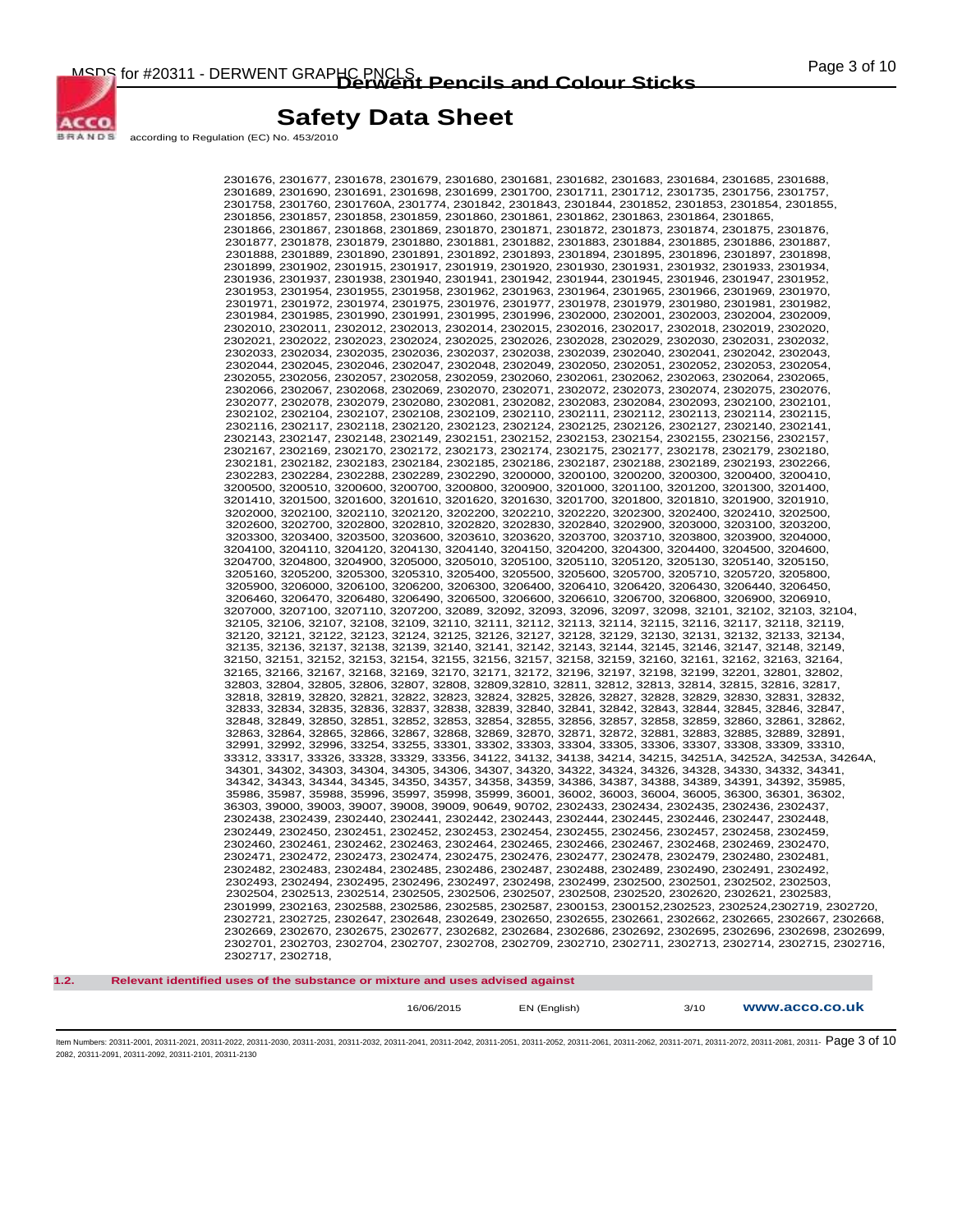MSDS for #20311 - DERWENT GRAPHC PNCLS<br> **Derwent Pencils and Colour Sticks COLOUR COLOUR** 

## **Safety Data Sheet**

according to Regulation (EC) No. 453/2010 **BRANDS** 

# **1.2.1. Relevant identified uses** Main

Use of the substance/mixture

**ACCO** 

: Consumer use, Professional use : For writing purposes

#### **1.2.2. Uses advised against**  No additional information available

**1.3. Details of the supplier of the safety data sheet** 

Acco UK Ltd. Oxford House, Oxford Road, Aylesbury, Bucks, HP21 8SZ.

Telephone: +44 (0) 844 209 8360 (9am to 5pm)<br>Fax: +44 (0) 845 603 1731 Fax: +44 (0) 845 603 1731<br>Website: www.acco.co.uk Website: www.acco.co.uk<br>Email: informationeuror informationeurope@acco.com

#### **1.4. Emergency telephone number**

Emergency number : 0844 2098360

| <b>Country</b>                           | <b>Organisation/Company</b>                                     | <b>Address</b>                              | <b>Emergency number</b>                                                                |  |
|------------------------------------------|-----------------------------------------------------------------|---------------------------------------------|----------------------------------------------------------------------------------------|--|
| IRELAND (REPUBLIC OF)                    | National Poisons Information Centre<br><b>Beaumont Hospital</b> | Beaumont Hospital Beaumont Road 9<br>Dublin | : +353 1 8379964                                                                       |  |
| UNITED KINGDOM                           | National Poisons Information Service (NHS<br>Direct)            |                                             | 0845 4647 or 111 (England<br>& Wales only) or 112 (EU) or<br>08454 24 24 24 (Scotland) |  |
| <b>SECTION 2: Hazards identification</b> |                                                                 |                                             |                                                                                        |  |

**2.1. Classification of the substance or mixture Classification according to Regulation (EC) No. 1272/2008 [CLP]** Not classified

**Classification according to Directive 67/548/EEC or 1999/45/EC** Not classified

**Adverse physicochemical, human health and environmental effects** No additional information available

#### **2.2. Label elements**

**Labelling according to Regulation (EC) No. 1272/2008 [CLP]** No labelling applicable

| 2.3.           | <b>Other hazards</b>                                     |            |              |      |                |
|----------------|----------------------------------------------------------|------------|--------------|------|----------------|
|                | No additional information available                      |            |              |      |                |
|                |                                                          |            |              |      |                |
|                | <b>SECTION 3: Composition/information on ingredients</b> |            |              |      |                |
|                |                                                          |            |              |      |                |
| 3.1.           | <b>Substance</b>                                         |            |              |      |                |
| Not applicable |                                                          |            |              |      |                |
|                |                                                          |            |              |      |                |
| 3.2.           | <b>Mixture</b>                                           |            |              |      |                |
|                |                                                          | 16/06/2015 | EN (English) | 4/10 | www.acco.co.uk |

ltem Numbers: 20311-2001, 20311-2021, 20311-2022, 20311-2030, 20311-2031, 20311-2032, 20311-2041, 20311-2043, 20311-2051, 20311-2062, 20311-2061, 20311-2061, 20311-2062, 20311-2072, 20311-2072, 20311-2081, 20311-2072, 2031 2082, 20311-2091, 20311-2092, 20311-2101, 20311-2130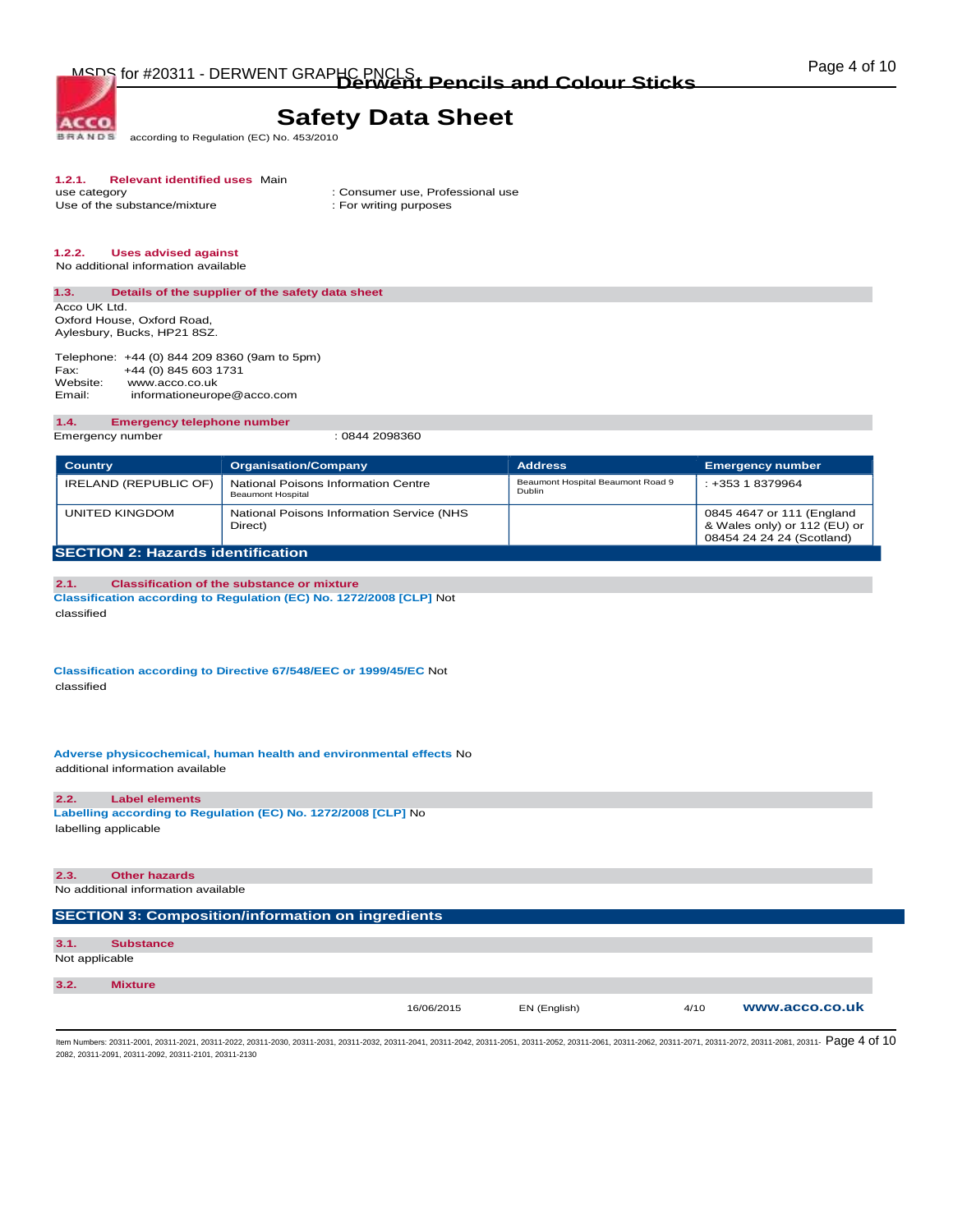MSDS for #20311 - DERWENT GRAPHC PNCLS<br> **Derwent Pencils and Colour Sticks COLOUR COLOUR** 

# **Safety Data Sheet**<br>according to Regulation (EC) No. 453/2010

2082, 20311-2091, 20311-2092, 20311-2101, 20311-2130

This mixture does not contain any substances to be mentioned according to the criteria of section 3.2 of REACH annex II

|           | <b>SECTION 4: First aid measures</b>                                                                                                        |                                                                                                                      |              |      |                                                                                                      |
|-----------|---------------------------------------------------------------------------------------------------------------------------------------------|----------------------------------------------------------------------------------------------------------------------|--------------|------|------------------------------------------------------------------------------------------------------|
| 4.1.      | <b>Description of first aid measures</b>                                                                                                    |                                                                                                                      |              |      |                                                                                                      |
|           | First-aid measures general                                                                                                                  | : Never give anything by mouth to an unconscious person. If you feel unwell, seek medical advice                     |              |      |                                                                                                      |
|           | First-aid measures after inhalation                                                                                                         | (show the label where possible).<br>: Assure fresh air breathing. Allow the victim to rest.                          |              |      |                                                                                                      |
|           | First-aid measures after skin contact                                                                                                       | : Remove affected clothing and wash all exposed skin area with mild soap and water, followed by<br>warm water rinse. |              |      |                                                                                                      |
|           | First-aid measures after eye contact                                                                                                        | : Rinse immediately with plenty of water. Obtain medical attention if pain, blinking or redness<br>persist.          |              |      |                                                                                                      |
|           | First-aid measures after ingestion                                                                                                          | : Rinse mouth. Do NOT induce vomiting. Obtain emergency medical attention.                                           |              |      |                                                                                                      |
| 4.2.      | Most important symptoms and effects, both acute and delayed                                                                                 |                                                                                                                      |              |      |                                                                                                      |
|           | Symptoms/injuries                                                                                                                           | : Not expected to present a significant hazard under anticipated conditions of normal use.                           |              |      |                                                                                                      |
| 4.3.      | Indication of any immediate medical attention and special treatment needed<br>No additional information available                           |                                                                                                                      |              |      |                                                                                                      |
|           | <b>SECTION 5: Firefighting measures</b>                                                                                                     |                                                                                                                      |              |      |                                                                                                      |
| 5.1.      | <b>Extinguishing media</b>                                                                                                                  |                                                                                                                      |              |      |                                                                                                      |
|           | Suitable extinguishing media                                                                                                                | : Foam. Dry powder. Carbon dioxide. Water spray. Sand.                                                               |              |      |                                                                                                      |
|           | Unsuitable extinguishing media                                                                                                              | : Do not use a heavy water stream.                                                                                   |              |      |                                                                                                      |
| 5.2.      | Special hazards arising from the substance or mixture                                                                                       |                                                                                                                      |              |      |                                                                                                      |
|           | No additional information available                                                                                                         |                                                                                                                      |              |      |                                                                                                      |
| 5.3.      | <b>Advice for firefighters</b><br>Firefighting instructions                                                                                 |                                                                                                                      |              |      | : Use water spray or fog for cooling exposed containers. Exercise caution when fighting any chemical |
|           |                                                                                                                                             | fire. Prevent fire-fighting water from entering environment.                                                         |              |      |                                                                                                      |
|           | Protection during firefighting                                                                                                              | : Do not enter fire area without proper protective equipment, including respiratory protection.                      |              |      |                                                                                                      |
|           | <b>SECTION 6: Accidental release measures</b>                                                                                               |                                                                                                                      |              |      |                                                                                                      |
| 6.1.      | Personal precautions, protective equipment and emergency procedures                                                                         |                                                                                                                      |              |      |                                                                                                      |
| 6.1.1.    | For non-emergency personnel                                                                                                                 |                                                                                                                      |              |      |                                                                                                      |
|           | <b>Emergency procedures</b>                                                                                                                 |                                                                                                                      |              |      |                                                                                                      |
| 6.1.2.    | For emergency responders Protective                                                                                                         | : Evacuate unnecessary personnel.                                                                                    |              |      |                                                                                                      |
| equipment |                                                                                                                                             |                                                                                                                      |              |      |                                                                                                      |
|           | <b>Emergency procedures</b>                                                                                                                 | : Equip cleanup crew with proper protection.<br>: Ventilate area.                                                    |              |      |                                                                                                      |
|           |                                                                                                                                             |                                                                                                                      |              |      |                                                                                                      |
| 6.2.      |                                                                                                                                             |                                                                                                                      |              |      |                                                                                                      |
|           | <b>Environmental precautions</b>                                                                                                            |                                                                                                                      |              |      |                                                                                                      |
|           | Prevent entry to sewers and public waters. Notify authorities if substance enters sewers or public waters.                                  |                                                                                                                      |              |      |                                                                                                      |
| 6.3.      | Methods and material for containment and cleaning up                                                                                        |                                                                                                                      |              |      |                                                                                                      |
|           | Methods for cleaning up : On land, sweep or shovel into suitable containers. Minimize generation of dust. Store aways from other materials. | 16/06/2015                                                                                                           | EN (English) | 5/10 | www.acco.co.uk                                                                                       |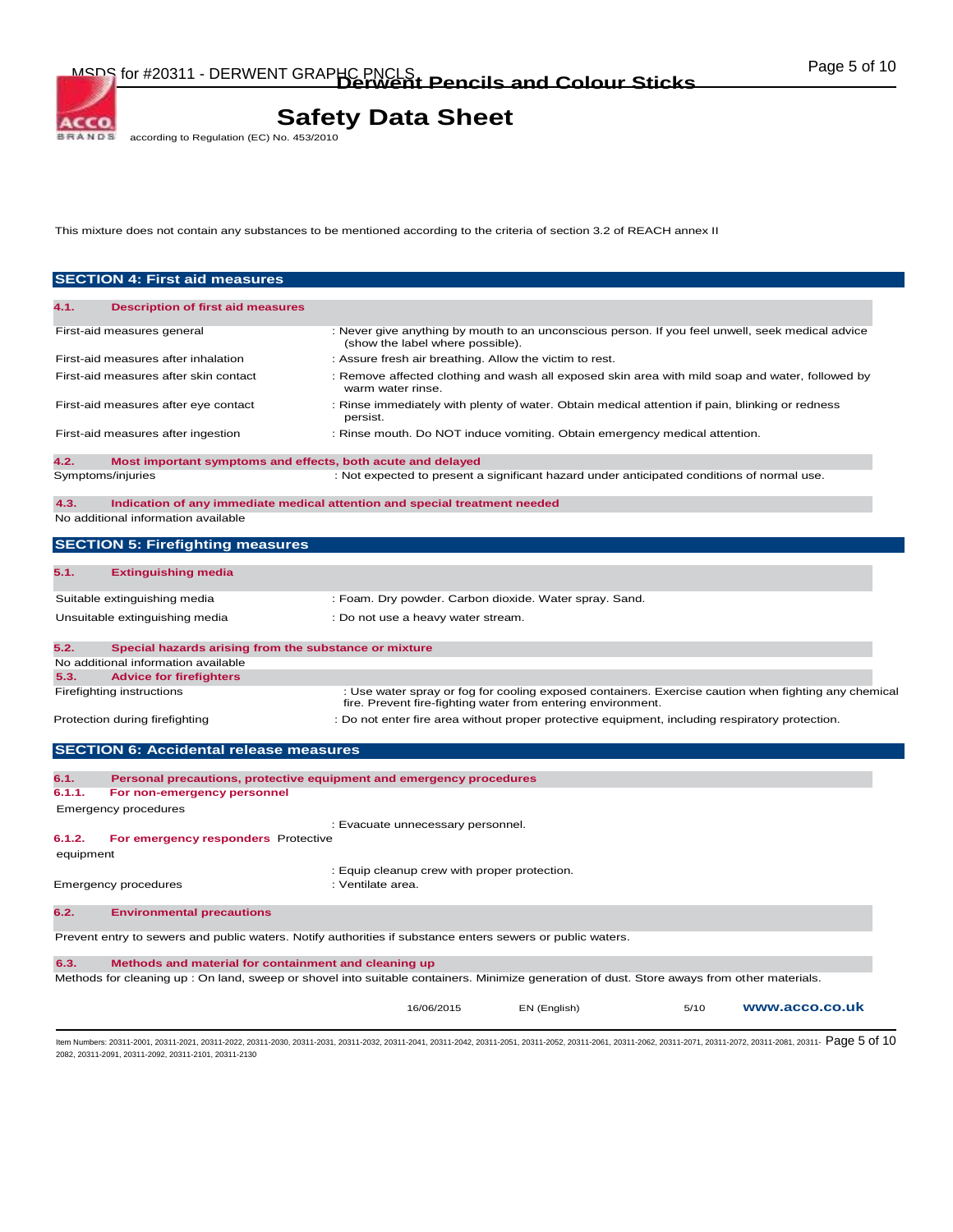# **Safety Data Sheet**<br>according to Regulation (EC) No. 453/2010

**BRANDS** 

ACCO.

| 6.4.<br><b>Reference to other sections</b><br>See Heading 8. Exposure controls and personal protection. |                                                                                                                                                                                                           |              |      |                |
|---------------------------------------------------------------------------------------------------------|-----------------------------------------------------------------------------------------------------------------------------------------------------------------------------------------------------------|--------------|------|----------------|
| <b>SECTION 7: Handling and storage</b>                                                                  |                                                                                                                                                                                                           |              |      |                |
| 7.1.<br><b>Precautions for safe handling</b>                                                            |                                                                                                                                                                                                           |              |      |                |
| Precautions for safe handling                                                                           | : Wash hands and other exposed areas with mild soap and water before eating, drinking or smoking<br>and when leaving work. Provide good ventilation in process area to prevent formation of vapour.       |              |      |                |
| 7.2.<br>Conditions for safe storage, including any incompatibilities                                    |                                                                                                                                                                                                           |              |      |                |
| Storage conditions                                                                                      | : Keep container closed when not in use. Keep only in the original container in a cool, well<br>ventilated place away from : Direct sunlight, Heat and ignition sources.<br>: Strong bases. Strong acids. |              |      |                |
| Incompatible products<br>Incompatible materials                                                         | : Sources of ignition. Direct sunlight.                                                                                                                                                                   |              |      |                |
| <b>Specific end use(s)</b><br>7.3.                                                                      |                                                                                                                                                                                                           |              |      |                |
| No additional information available                                                                     |                                                                                                                                                                                                           |              |      |                |
| <b>SECTION 8: Exposure controls/personal protection</b>                                                 |                                                                                                                                                                                                           |              |      |                |
| 8.1.<br><b>Control parameters</b><br>No additional information available                                |                                                                                                                                                                                                           |              |      |                |
|                                                                                                         |                                                                                                                                                                                                           |              |      |                |
| 8.2.<br><b>Exposure controls</b><br>Appropriate engineering controls                                    | : Provide adequate general and local exhaust ventilation.                                                                                                                                                 |              |      |                |
| Personal protective equipment                                                                           | : Protective goggles. Gloves.                                                                                                                                                                             |              |      |                |
| Hand protection<br>Eye protection                                                                       | : Wear protective gloves.<br>: Chemical goggles or safety glasses.                                                                                                                                        |              |      |                |
| Respiratory protection<br>Other information                                                             | : Wear appropriate mask.<br>: Do not eat, drink or smoke during use.                                                                                                                                      |              |      |                |
| <b>SECTION 9: Physical and chemical properties</b>                                                      |                                                                                                                                                                                                           |              |      |                |
| 9.1.<br>Information on basic physical and chemical properties<br>Physical state                         | : Solid                                                                                                                                                                                                   |              |      |                |
| Colour                                                                                                  | : Colourless.                                                                                                                                                                                             |              |      |                |
| Odour                                                                                                   | : odourless.                                                                                                                                                                                              |              |      |                |
| Odour threshold                                                                                         | : No data available                                                                                                                                                                                       |              |      |                |
| рH                                                                                                      | : No data available                                                                                                                                                                                       |              |      |                |
| Relative evaporation rate (butylacetate=1)                                                              | : No data available                                                                                                                                                                                       |              |      |                |
| Melting point                                                                                           | : No data available                                                                                                                                                                                       |              |      |                |
| Freezing point                                                                                          | : No data available                                                                                                                                                                                       |              |      |                |
| Boiling point                                                                                           | : No data available                                                                                                                                                                                       |              |      |                |
| Flash point                                                                                             | : No data available                                                                                                                                                                                       |              |      |                |
|                                                                                                         | 16/06/2015                                                                                                                                                                                                | EN (English) | 6/10 | www.acco.co.uk |

ltem Numbers: 20311-2001, 20311-2021, 20311-2022, 20311-2030, 20311-2031, 20311-2032, 20311-2041, 20311-2042, 20311-2051, 20311-2062, 20311-2061, 20311-2061, 20311-2067, 20311-2072, 20311-2072, 20311-2081, 20311-2072, 2031 2082, 20311-2091, 20311-2092, 20311-2101, 20311-2130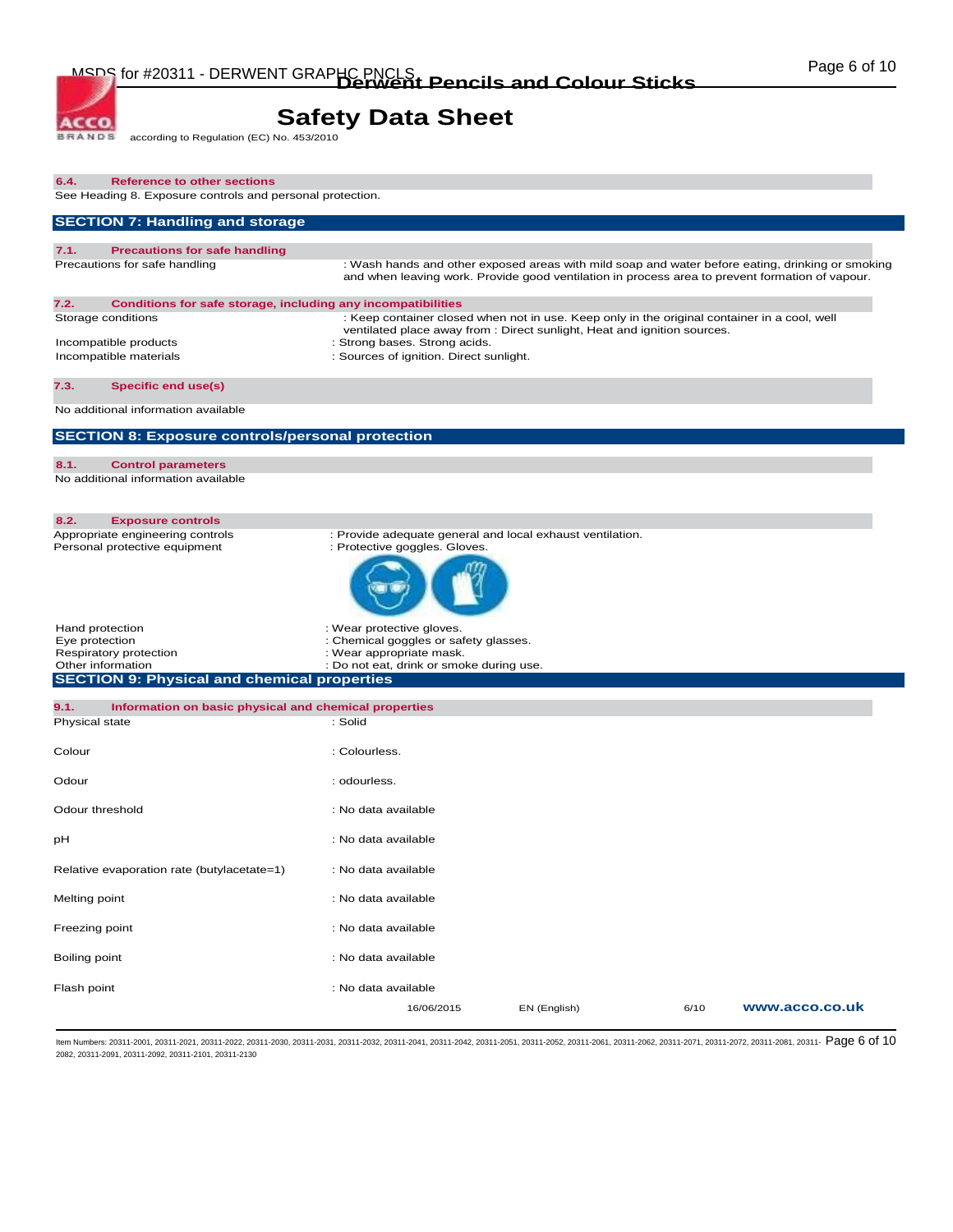according to Regulation (EC) No. 453/2010

| Self ignition temperature        |                                      | : No data available   |
|----------------------------------|--------------------------------------|-----------------------|
| Decomposition temperature        |                                      | : No data available   |
| Flammability (solid, gas)        |                                      | : Non flammable       |
| Vapour pressure                  |                                      | : No data available   |
| Relative vapour density at 20 °C |                                      | : No data available   |
| Relative density                 |                                      | : No data available   |
| Solubility                       |                                      | : insoluble in water. |
| Log Pow                          |                                      | : No data available   |
| Log Kow                          | <b>No</b><br>data<br>÷.<br>available |                       |
| Viscosity, kinematic             | data<br>No.<br>t in<br>available     |                       |
| Viscosity, dynamic               | No<br>data<br>available              |                       |
| <b>Explosive properties</b>      | : not<br>explosive.                  |                       |
| Oxidising properties             | : not<br>oxidising.                  |                       |
| <b>Explosive limits</b>          | No<br>data<br>available              |                       |

**9.2. Other information** 

ACCO. **BRANDS** 

No additional information available

#### **SECTION 10: Stability and reactivity**

| 10.1.            | <b>Reactivity</b>                                    |            |              |      |                |
|------------------|------------------------------------------------------|------------|--------------|------|----------------|
|                  | No additional information available                  |            |              |      |                |
| 10.2.            | <b>Chemical stability</b>                            |            |              |      |                |
| Not established. |                                                      |            |              |      |                |
| 10.3.            | <b>Possibility of hazardous reactions</b>            |            |              |      |                |
| Not established. |                                                      |            |              |      |                |
| 10.4.            | <b>Conditions to avoid</b>                           |            |              |      |                |
|                  | Direct sunlight. Extremely high or low temperatures. |            |              |      |                |
| 10.5.            | <b>Incompatible materials</b>                        |            |              |      |                |
|                  | Strong acids. Strong bases.                          |            |              |      |                |
| 10.6.            | <b>Hazardous decomposition products</b>              |            |              |      |                |
|                  | fume. Carbon monoxide. Carbon dioxide.               |            |              |      |                |
|                  | <b>SECTION 11: Toxicological information</b>         |            |              |      |                |
|                  |                                                      | 16/06/2015 | EN (English) | 7/10 | www.acco.co.uk |

ltem Numbers: 20311-2001, 20311-2021, 20311-2022, 20311-2030, 20311-2031, 20311-2032, 20311-2041, 20311-2042, 20311-2051, 20311-2062, 20311-2061, 20311-2061, 20311-2062, 20311-2072, 20311-2072, 20311-2081, 20311-2072, 2031 2082, 20311-2091, 20311-2092, 20311-2101, 20311-2130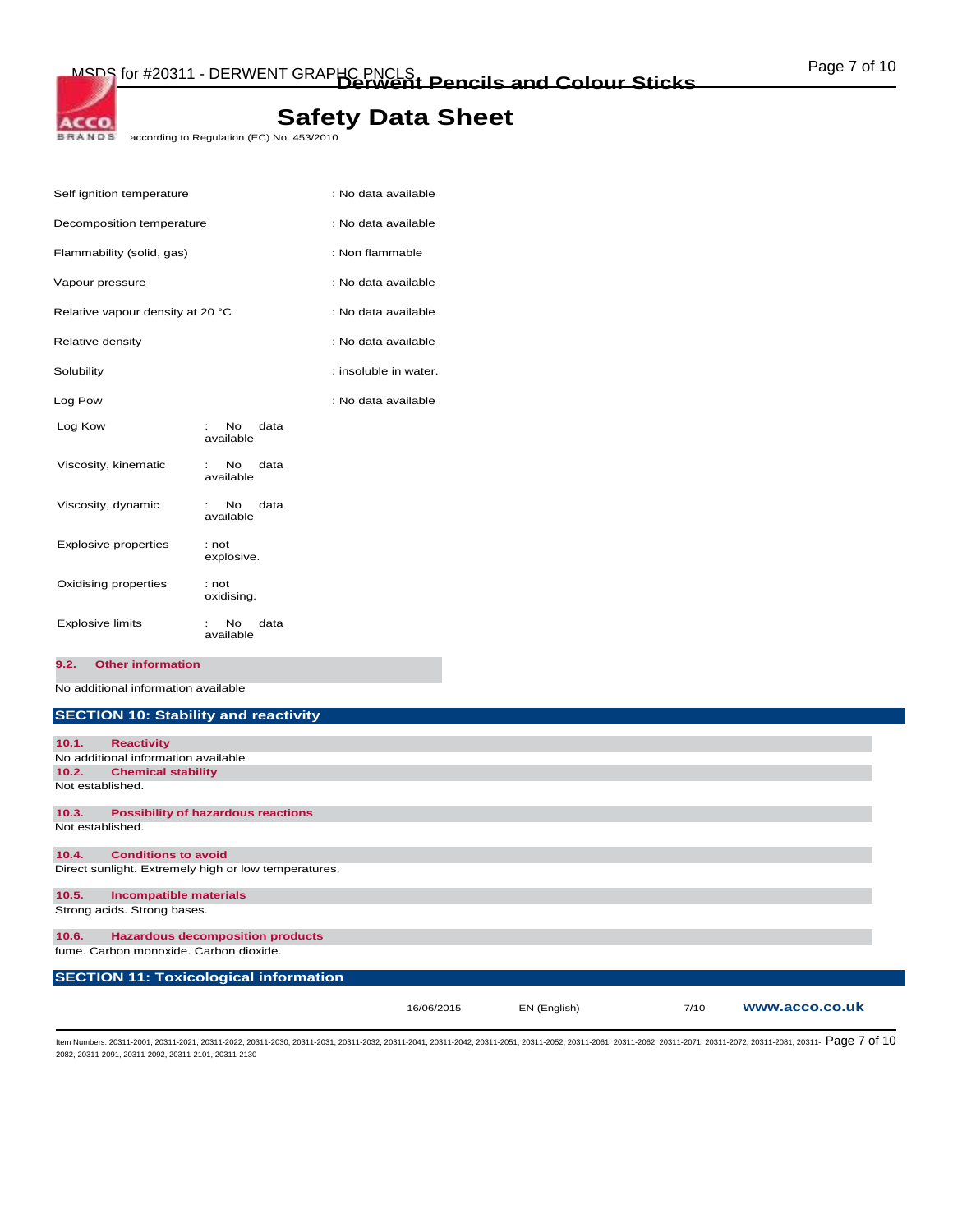MSDS for #20311 - DERWENT GRAPHC PNCLS<br> **Derwent Pencils and Colour Sticks COLOUR COLOUR** 

# **Safety Data Sheet**

according to Regulation (EC) No. 453/2010 **BRANDS** 

ACCO.

| 11.1.           | Information on toxicological effects                              |                                                                                      |
|-----------------|-------------------------------------------------------------------|--------------------------------------------------------------------------------------|
| Acute toxicity  |                                                                   | : Not classified                                                                     |
|                 |                                                                   |                                                                                      |
|                 | Skin corrosion/irritation                                         | : Not classified                                                                     |
|                 | Serious eye damage/irritation                                     | Based on available data, the classification criteria are not met<br>: Not classified |
|                 | Respiratory or skin sensitisation                                 | Based on available data, the classification criteria are not met<br>: Not classified |
|                 | Germ cell mutagenicity                                            | Based on available data, the classification criteria are not met<br>: Not classified |
| Carcinogenicity |                                                                   | Based on available data, the classification criteria are not met<br>: Not classified |
|                 |                                                                   | Based on available data, the classification criteria are not met                     |
|                 | Reproductive toxicity                                             | : Not classified                                                                     |
|                 | Specific target organ toxicity (single exposure) : Not classified | Based on available data, the classification criteria are not met                     |
|                 |                                                                   | Based on available data, the classification criteria are not met                     |
|                 | Specific target organ toxicity (repeated                          | : Not classified                                                                     |
| exposure)       |                                                                   | Based on available data, the classification criteria are not met                     |
|                 | Aspiration hazard                                                 | : Not classified                                                                     |
|                 |                                                                   | Based on available data, the classification criteria are not met                     |
| symptoms        | Potential Adverse human health effects and                        | : Based on available data, the classification criteria are not met.                  |
|                 | <b>SECTION 12: Ecological information</b>                         |                                                                                      |
| 12.1.           | <b>Toxicity</b>                                                   |                                                                                      |
|                 |                                                                   |                                                                                      |

No additional information available

# **12.3. Bioaccumulative potential 12.2. Persistence and degradability Derwent Pencils and Colour Sticks**  Persistence and degradability Not established.

| <b>Derwent Pencils and Colour Sticks</b> |                  |              |      |                |
|------------------------------------------|------------------|--------------|------|----------------|
| Bioaccumulative potential                | Not established. |              |      |                |
|                                          |                  |              |      |                |
| 12.4.<br><b>Mobility in soil</b>         |                  |              |      |                |
|                                          | 16/06/2015       | EN (English) | 8/10 | www.acco.co.uk |

ltem Numbers: 20311-2001, 20311-2021, 20311-2022, 20311-2030, 20311-2031, 20311-2032, 20311-2041, 20311-2042, 20311-2051, 20311-2062, 20311-2061, 20311-2061, 20311-2067, 20311-2072, 20311-2072, 20311-2081, 20311-2081, 2031 2082, 20311-2091, 20311-2092, 20311-2101, 20311-2130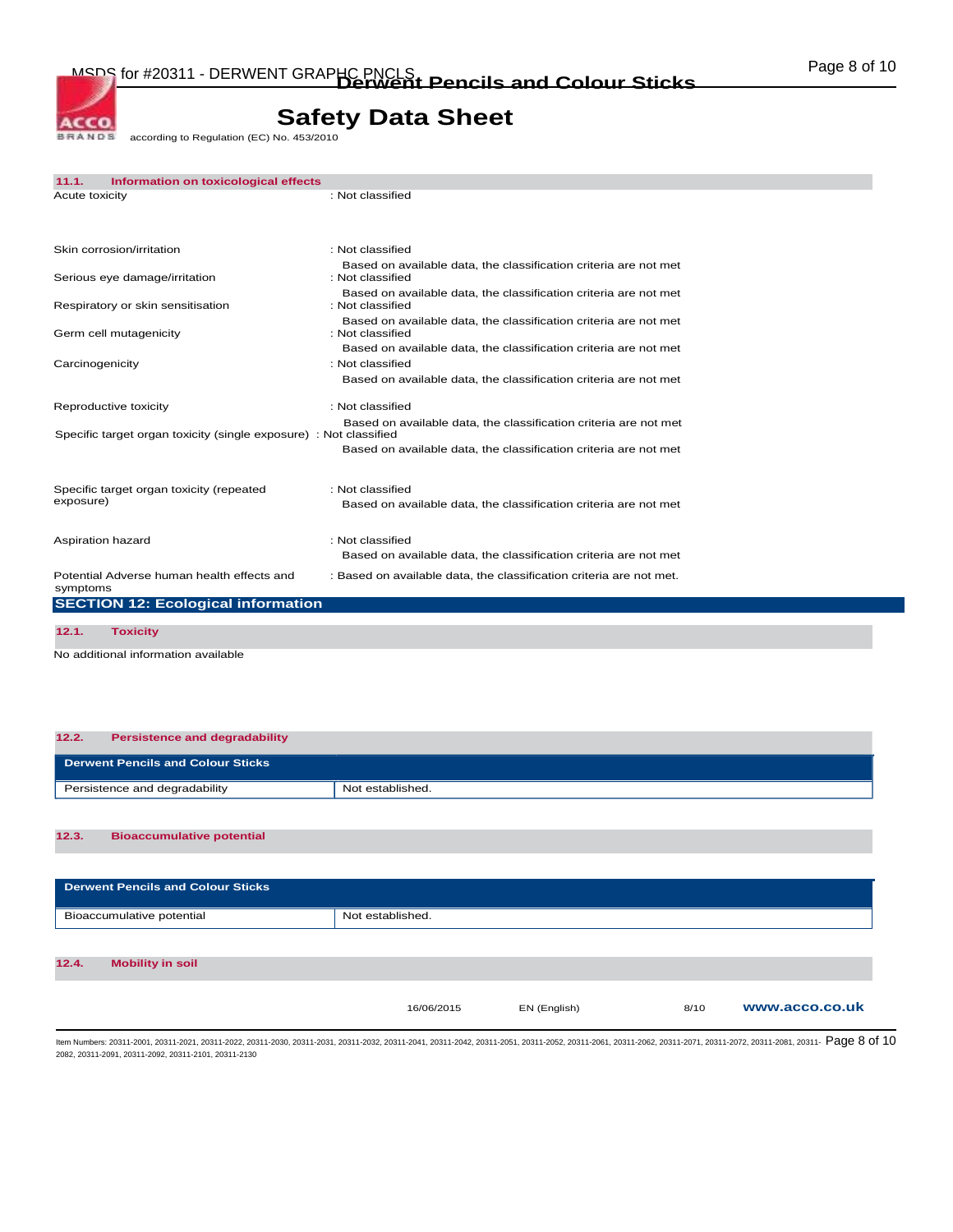**BRANDS** according to Regulation (EC) No. 453/2010

No additional information available

**ACCO** 

#### **12.5. Results of PBT and vPvB assessment**  No additional information available

#### **12.6. Other adverse effects**

Other information : Avoid release to the environment.

#### **SECTION 13: Disposal considerations**

#### **13.1. Waste treatment methods**

Waste disposal recommendations : Dispose in a safe manner in accordance with local/national regulations. Ecology - waste materials : Avoid release to the environment.

#### **SECTION 14: Transport information**

In accordance with ADR / RID / IMDG / IATA / ADN **14.1. UN number**  Not dangerous goods in terms of transport regulations **14.2. UN proper shipping name**  Not applicable **14.3. Transport hazard class(es)**  Not applicable

#### **14.4. Packing group**

Not applicable

#### **14.5. Environmental hazards**

Other information  $\qquad \qquad :$  No supplementary information available.

#### **14.6. Special precautions for user**

**14.6.1. Overland transport** 

#### No additional information available

**14.6.2. Transport by sea** 

No additional information available

#### **14.6.3. Air transport**

No additional information available

**14.7. Transport in bulk according to Annex II of MARPOL 73/78 and the IBC Code** 

Not applicable

#### **SECTION 15: Regulatory information**

**15.1. Safety, health and environmental regulations/legislation specific for the substance or mixture** 

#### **15.1.1. EU-Regulations**

No REACH Annex XVII restrictions

#### **15.1.2. National regulations**

No additional information available

16/06/2015 EN (English) 9/10 **www.acco.co.uk**

ltem Numbers: 20311-2001, 20311-2021, 20311-2022, 20311-2030, 20311-2031, 20311-2032, 20311-2041, 20311-2042, 20311-2051, 20311-2062, 20311-2061, 20311-2061, 20311-2067, 20311-2072, 20311-2072, 20311-2081, 20311-2081, 2031 2082, 20311-2091, 20311-2092, 20311-2101, 20311-2130